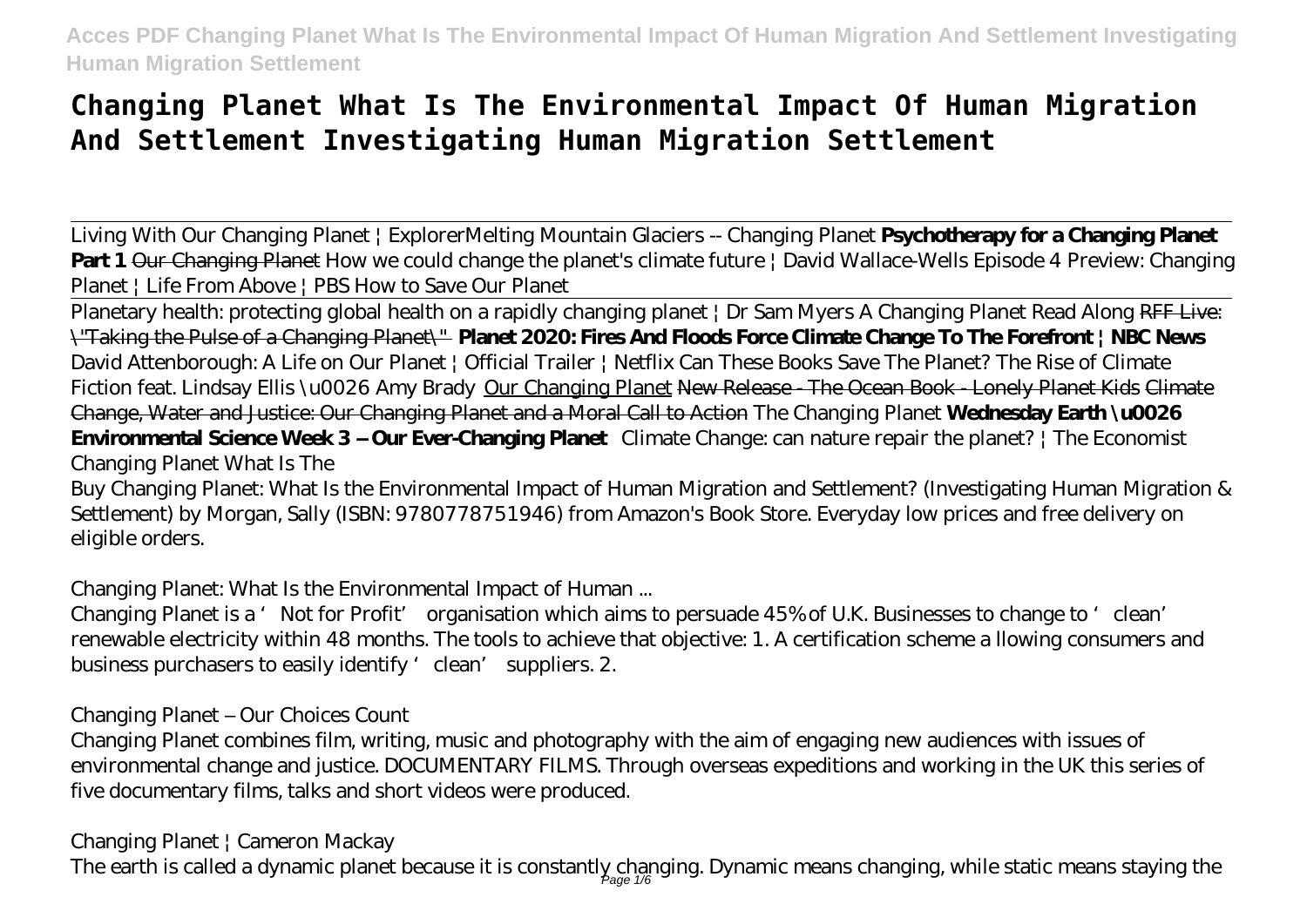## same.

What is changing the planet? - Answers

Changing Planet Cameras in space show that Earth is changing rapidly. Cities sprawl while forests and glaciers shrink. But in Tanzania locals have regenerated the landscape to save chimpanzees.

BBC iPlayer - Earth from Space - Series 1: 4. Changing Planet

Changing Planet is a nationally recognized computer graphics firm specializing in two and three dimensional modeling and animation. We provide powerful and accurate visualizations for engineering, legal and forensic graphic analyses and for corporate presentations.

Changing Planet Are We Changing Planet Earth? This is our planet: planet Earth. It contains an astonishing variety of landscapes and climates. Since life began, around 4,000 million years ago, it has gone through extraordinary changes in its climate and in the species that live on it.

Are We Changing Planet Earth? - Wikipedia media caption Our Planet Matters: Climate change explained. While Covid-19 has shaken much of human society, the threat posed by global warming has not gone away.

What is climate change? A really simple guide - BBC News

Changing Planet. About. About. FILMS. Through expedition work, travelling within the UK and collaborating with academic and environmental organisations, Cameron has produced a wide variety of digital content, which has involved filming, presenting, editing and soundtrack composition.

Films | Changing Planet

The Our Planet crew have travelled to the far corners of the earth in order to capture some of the greatest wildlife spectacles. ... We're all a part of this amazing planet, but we're changing it ...

Our Changing Planet

The heat is melting glaciers and sea ice, shifting precipitation patterns, and setting animals on the move. Many people think of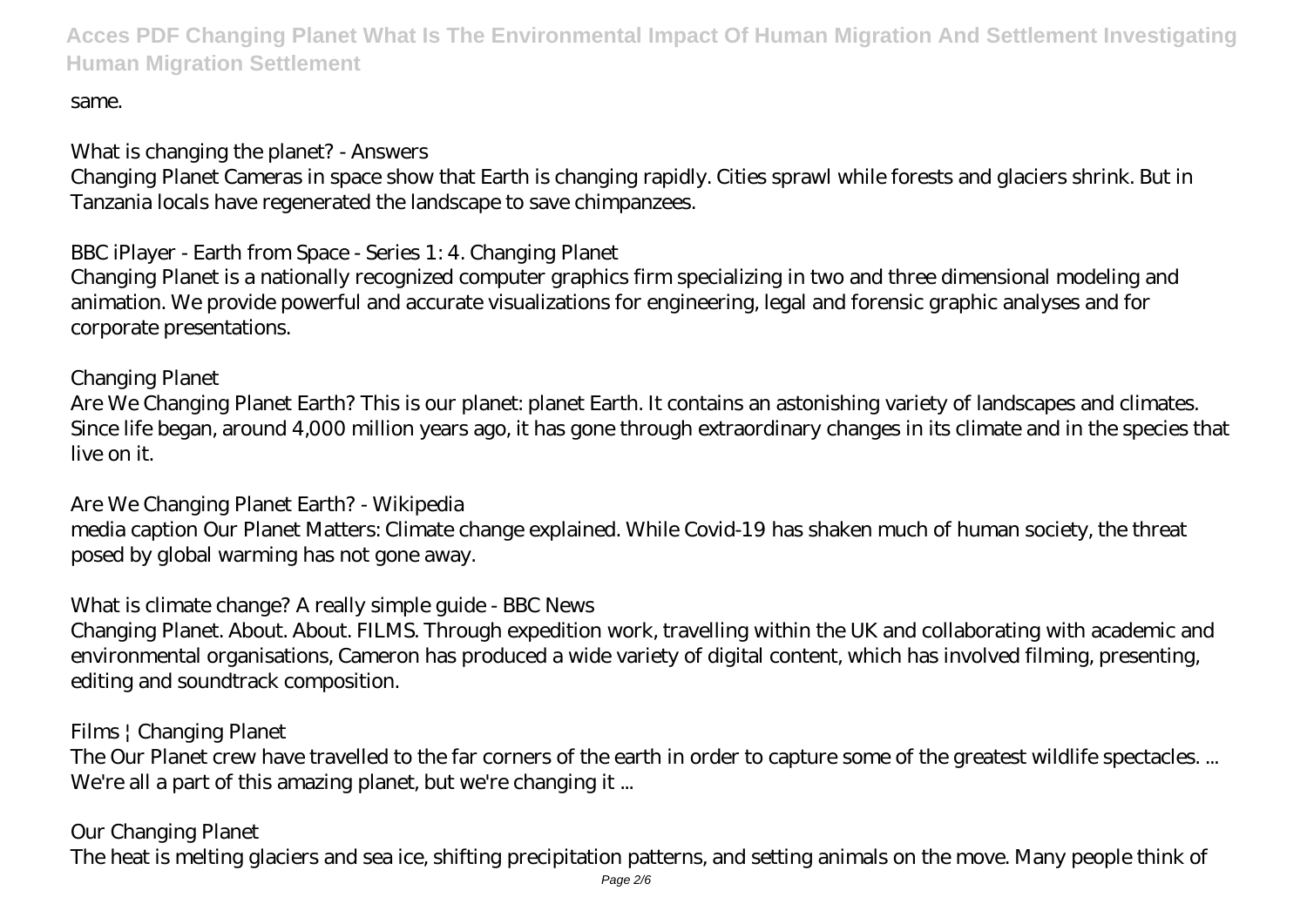global warming and climate change as synonyms, but scientists prefer...

Global warming and climate change effects: information and ...

Climate change refers to a large-scale, long-term shift in the planet's weather patterns and average temperatures. Climate change is the long-term shift in average weather patterns across the...

What is climate change? - Met Office

'Worried' Sir David Attenborough warns of Covid-19 pandemic climate change threat after A Life On Our Planet release. Mel Evans Wednesday 21 Oct 2020 10:30 am.

Sir David Attenborough warns of Covid-19 climate change ...

Nasa has signaled it is joining the social justice movement by changing unofficial and potentially contentious names used by the scientific community for distant cosmic objects and systems such as...

Nasa to change 'harmful' and insensitive' planet and ...

Storyline Sir David Attenborough undertakes a personal journey to discover how global warming is changing the planet. The Truth About Climate Change is a two part documentary presented by him asking the question: What is the future for our world? Plot Summary | Plot Synopsis

Are We Changing Planet Earth? (TV Movie 2006) - IMDb Private transport is one of the world's biggest sources of greenhouse gases, with emissions rising year on year. It means the way you travel to work matters more than you think.

How our daily travel harms the planet - BBC Future

The climate system is a manifestation of the amount, distribution, and net balance of energy at Earth's surface; the biosphere regulates material and energy flows in the ES and increases its...

Planetary boundaries: Guiding human development on a ...

The scale of the challenges facing our planet can seem daunting, but we can all do something. Here are 10 simple ways you can help reduce your impact, and help in the fight against climate change. We are the first generation to know we're destroying the world, and we could be the last that can ...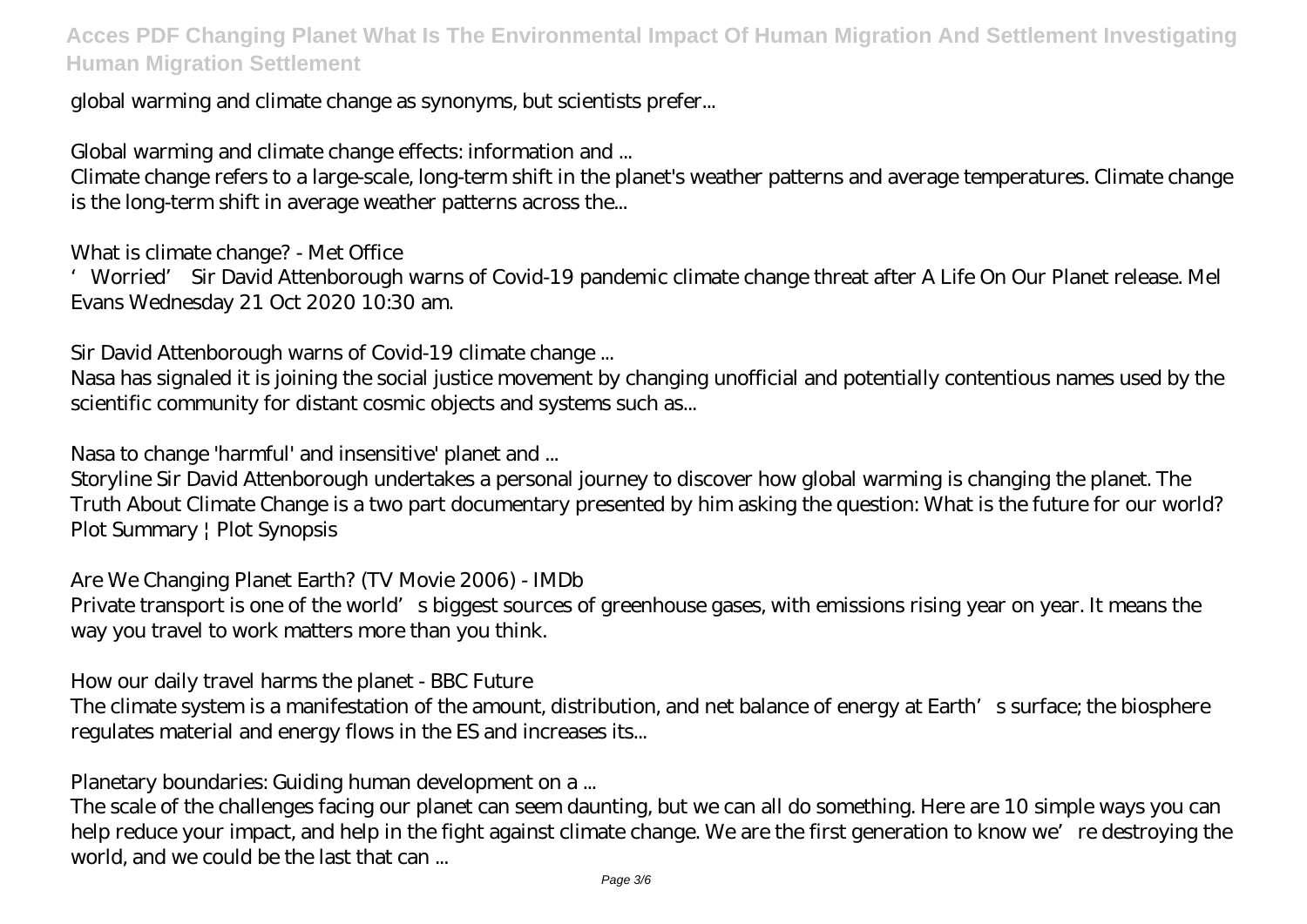Living With Our Changing Planet | Explorer*Melting Mountain Glaciers -- Changing Planet* **Psychotherapy for a Changing Planet Part 1** Our Changing Planet How we could change the planet's climate future | David Wallace-Wells *Episode 4 Preview: Changing Planet | Life From Above | PBS How to Save Our Planet*

Planetary health: protecting global health on a rapidly changing planet | Dr Sam Myers A Changing Planet Read Along RFF Live: \"Taking the Pulse of a Changing Planet\" **Planet 2020: Fires And Floods Force Climate Change To The Forefront | NBC News** *David Attenborough: A Life on Our Planet | Official Trailer | Netflix Can These Books Save The Planet? The Rise of Climate Fiction feat. Lindsay Ellis \u0026 Amy Brady* Our Changing Planet New Release - The Ocean Book - Lonely Planet Kids Climate Change, Water and Justice: Our Changing Planet and a Moral Call to Action *The Changing Planet* **Wednesday Earth \u0026 Environmental Science Week 3 – Our Ever-Changing Planet** *Climate Change: can nature repair the planet? | The Economist* Changing Planet What Is The

Buy Changing Planet: What Is the Environmental Impact of Human Migration and Settlement? (Investigating Human Migration & Settlement) by Morgan, Sally (ISBN: 9780778751946) from Amazon's Book Store. Everyday low prices and free delivery on eligible orders.

Changing Planet: What Is the Environmental Impact of Human ...

Changing Planet is a 'Not for Profit' organisation which aims to persuade 45% of U.K. Businesses to change to 'clean' renewable electricity within 48 months. The tools to achieve that objective: 1. A certification scheme a llowing consumers and business purchasers to easily identify 'clean' suppliers. 2.

Changing Planet – Our Choices Count

Changing Planet combines film, writing, music and photography with the aim of engaging new audiences with issues of environmental change and justice. DOCUMENTARY FILMS. Through overseas expeditions and working in the UK this series of five documentary films, talks and short videos were produced.

Changing Planet | Cameron Mackay

The earth is called a dynamic planet because it is constantly changing. Dynamic means changing, while static means staying the same.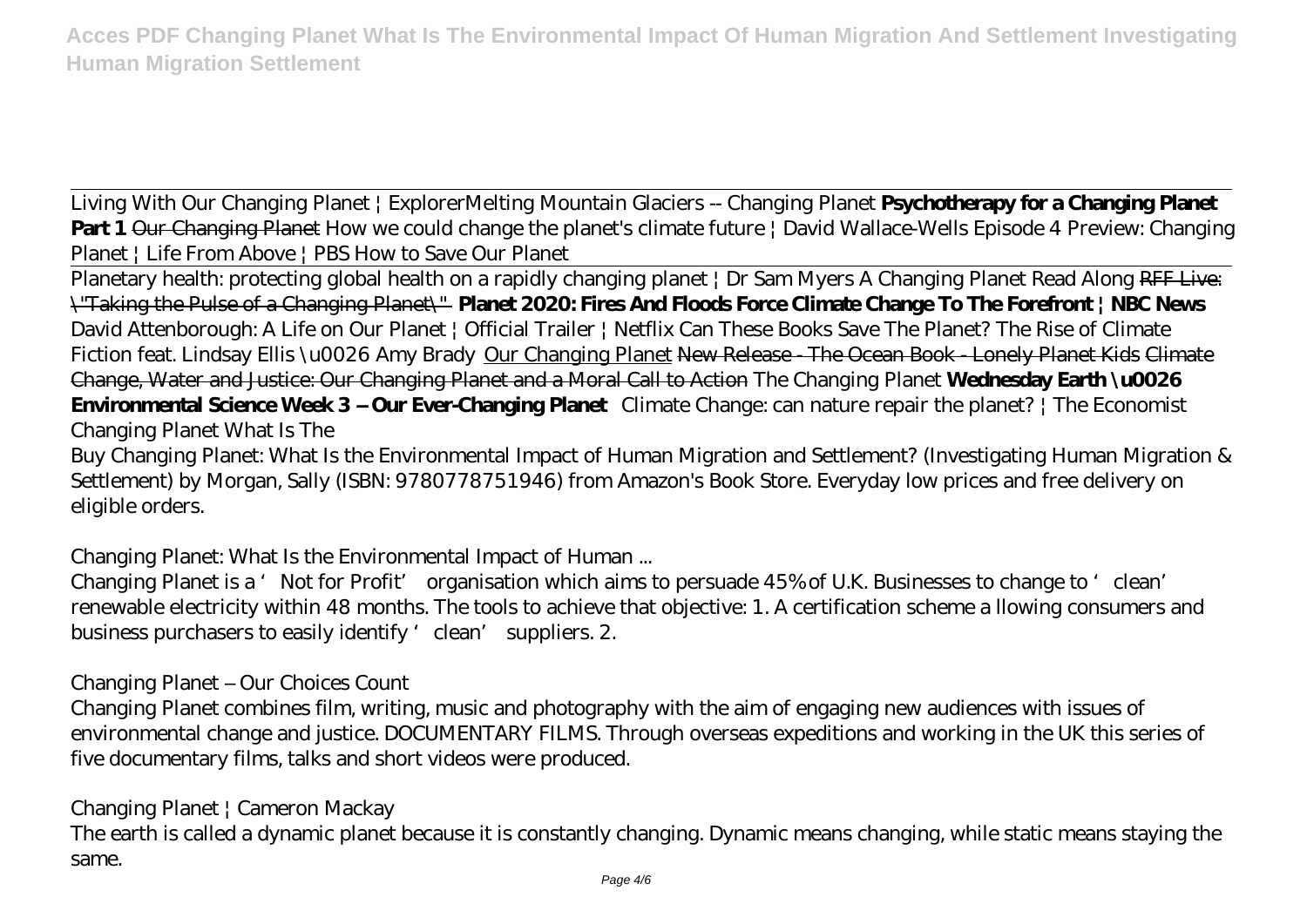What is changing the planet? - Answers

Changing Planet Cameras in space show that Earth is changing rapidly. Cities sprawl while forests and glaciers shrink. But in Tanzania locals have regenerated the landscape to save chimpanzees.

BBC iPlayer - Earth from Space - Series 1: 4. Changing Planet

Changing Planet is a nationally recognized computer graphics firm specializing in two and three dimensional modeling and animation. We provide powerful and accurate visualizations for engineering, legal and forensic graphic analyses and for corporate presentations.

Changing Planet

Are We Changing Planet Earth? This is our planet: planet Earth. It contains an astonishing variety of landscapes and climates. Since life began, around 4,000 million years ago, it has gone through extraordinary changes in its climate and in the species that live on it.

Are We Changing Planet Earth? - Wikipedia

media caption Our Planet Matters: Climate change explained. While Covid-19 has shaken much of human society, the threat posed by global warming has not gone away.

What is climate change? A really simple guide - BBC News

Changing Planet. About. About. FILMS. Through expedition work, travelling within the UK and collaborating with academic and environmental organisations, Cameron has produced a wide variety of digital content, which has involved filming, presenting, editing and soundtrack composition.

Films | Changing Planet

The Our Planet crew have travelled to the far corners of the earth in order to capture some of the greatest wildlife spectacles. ... We're all a part of this amazing planet, but we're changing it ...

## Our Changing Planet

The heat is melting glaciers and sea ice, shifting precipitation patterns, and setting animals on the move. Many people think of global warming and climate change as synonyms, but scientists prefer...